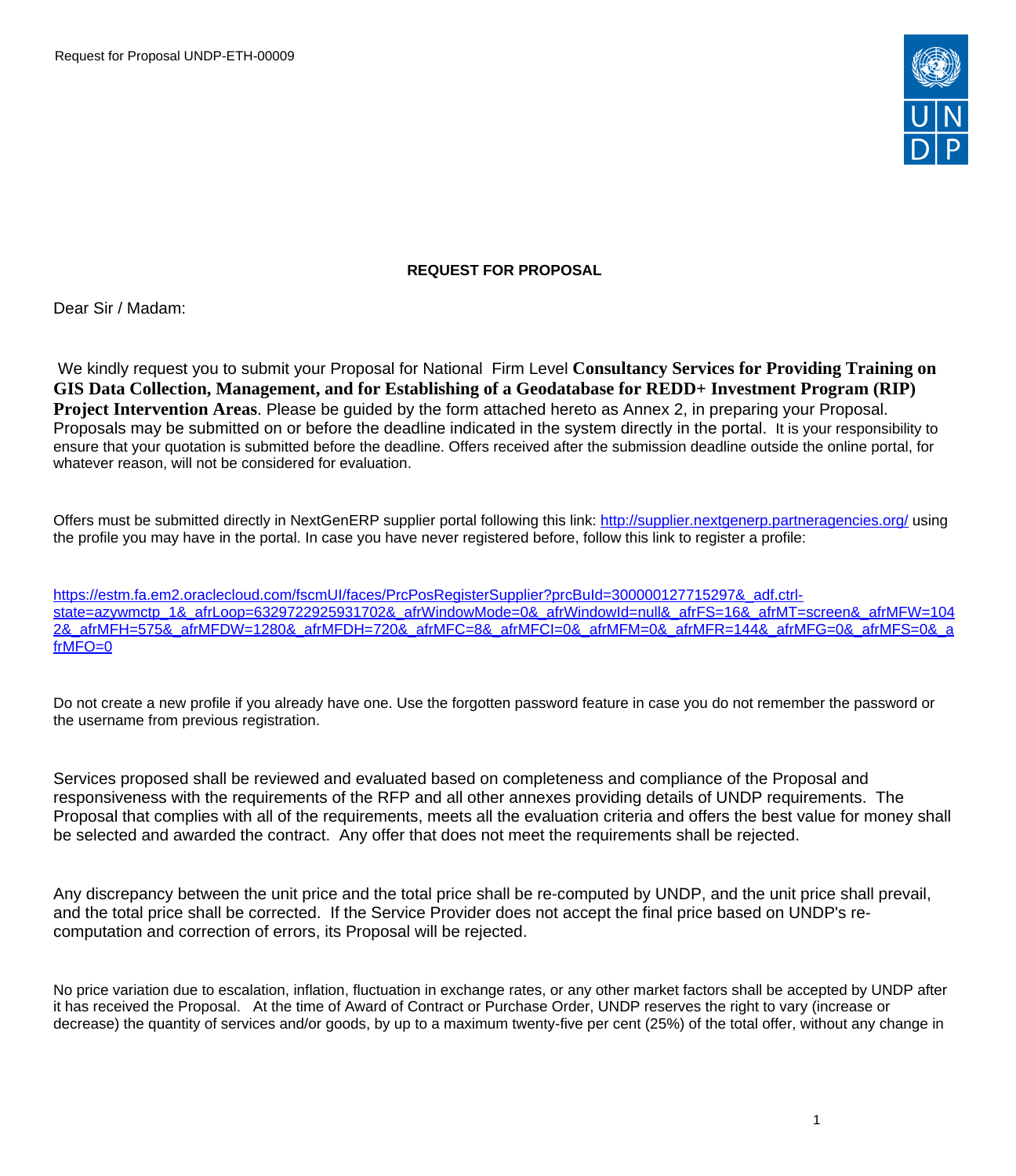

the unit price or other terms and conditions.

Any Contract or Purchase Order that will be issued as a result of this RFP shall be subject to the General Terms and Conditions attached hereto. The mere act of submission of a Proposal implies that the Service Provider accepts without question the General Terms and Conditions of UNDP, herein attached as Annex 3.

Please be advised that UNDP is not bound to accept any Proposal, nor award a contract or Purchase Order, nor be responsible for any costs associated with a Service Providers preparation and submission of a Proposal, regardless of the outcome or the manner of conducting the selection process.

UNDP's vendor protest procedure is intended to afford an opportunity to appeal for persons or firms not awarded a Purchase Order or Contract in a competitive procurement process. **In the event that** you believe you have not been fairly treated, you can find detailed information about vendor protest procedures in the following link:

<http://www.undp.org/content/undp/en/home/operations/procurement/business/protest-and-sanctions.html>

UNDP encourages every prospective supplier to prevent and avoid conflicts of interest, by disclosing to UNDP if you, or any of your affiliates or personnel, were involved in the preparation of the requirements, design, cost estimates, and other information used in this RFP.

UNDP implements a zero tolerance on fraud and other proscribed practices, and is committed to preventing, identifying and addressing all such acts and practices against UNDP, as well as third parties involved in UNDP activities. UNDP expects its Service Providers to adhere to the UN Supplier Code of Conduct found in this link :[https://www.un.org/Depts/ptd/sites/www.](https://www.un.org/Depts/ptd/sites/www.un.org.Depts.ptd/files/files/attachment/page/pdf/unscc/conduct_english.pdf) [un.org.Depts.ptd/files/files/attachment/page/pdf/unscc/conduct\\_english.pdf](https://www.un.org/Depts/ptd/sites/www.un.org.Depts.ptd/files/files/attachment/page/pdf/unscc/conduct_english.pdf)

Thank you and we look forward to receiving your proposal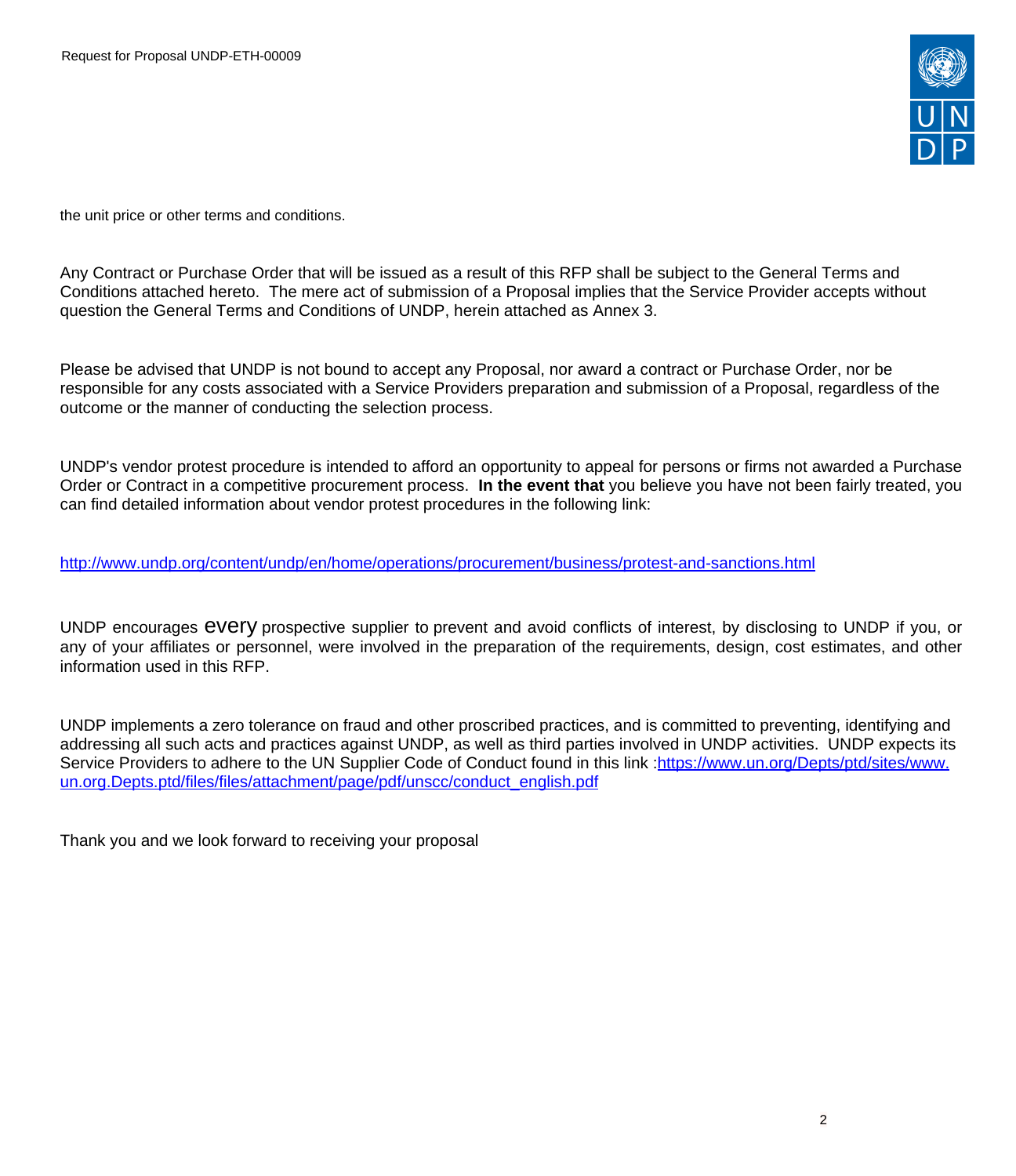

**Tender Overview** National Firm Level Consultancy Services for Providing Training on GIS Data Collection, Management, and for Establishing of a Geodatabase for REDD+ Investment Program (RIP) Project Intervention Areas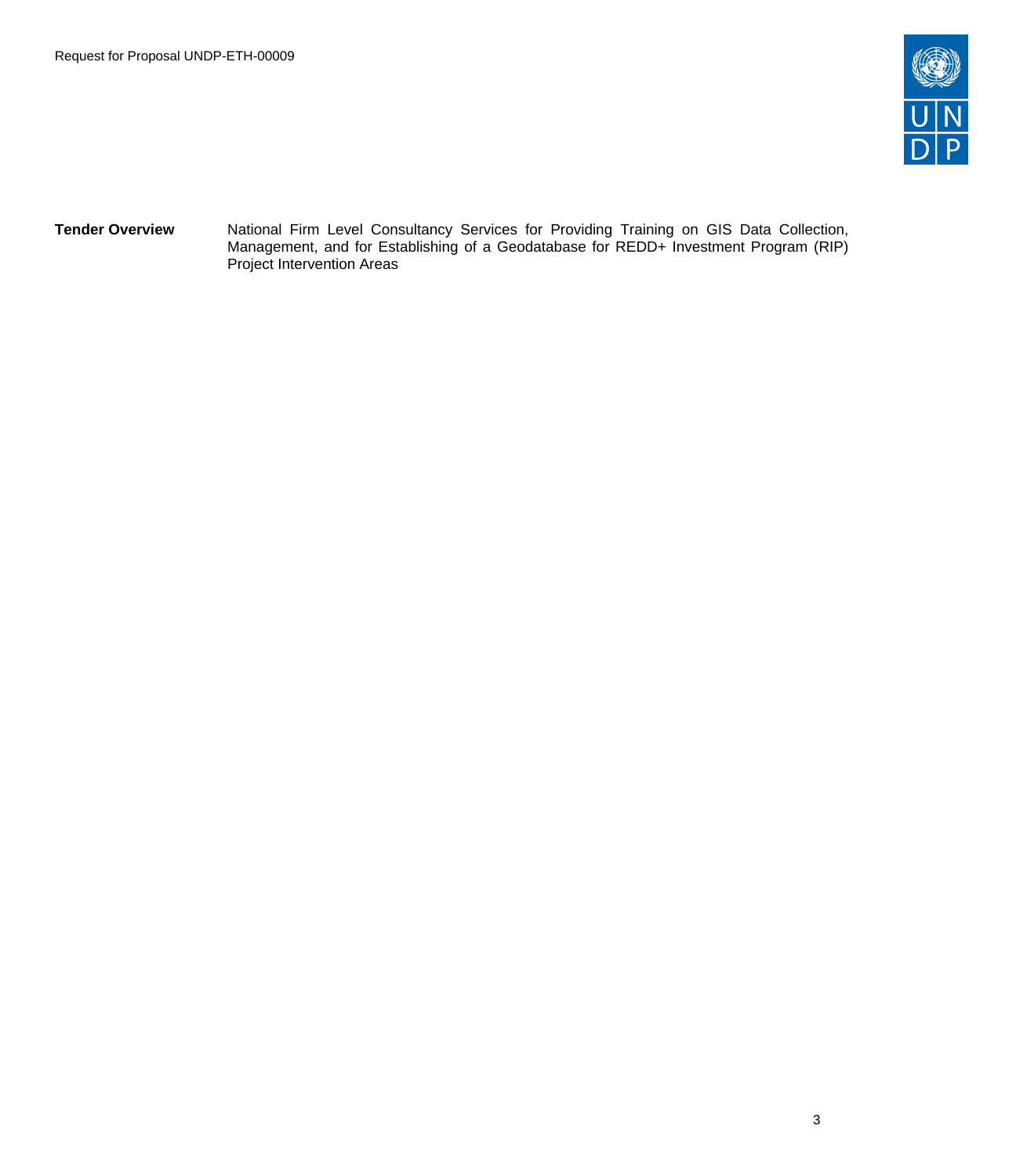

# **Table of Contents**

| $\ldots$ 13 |  |
|-------------|--|
|             |  |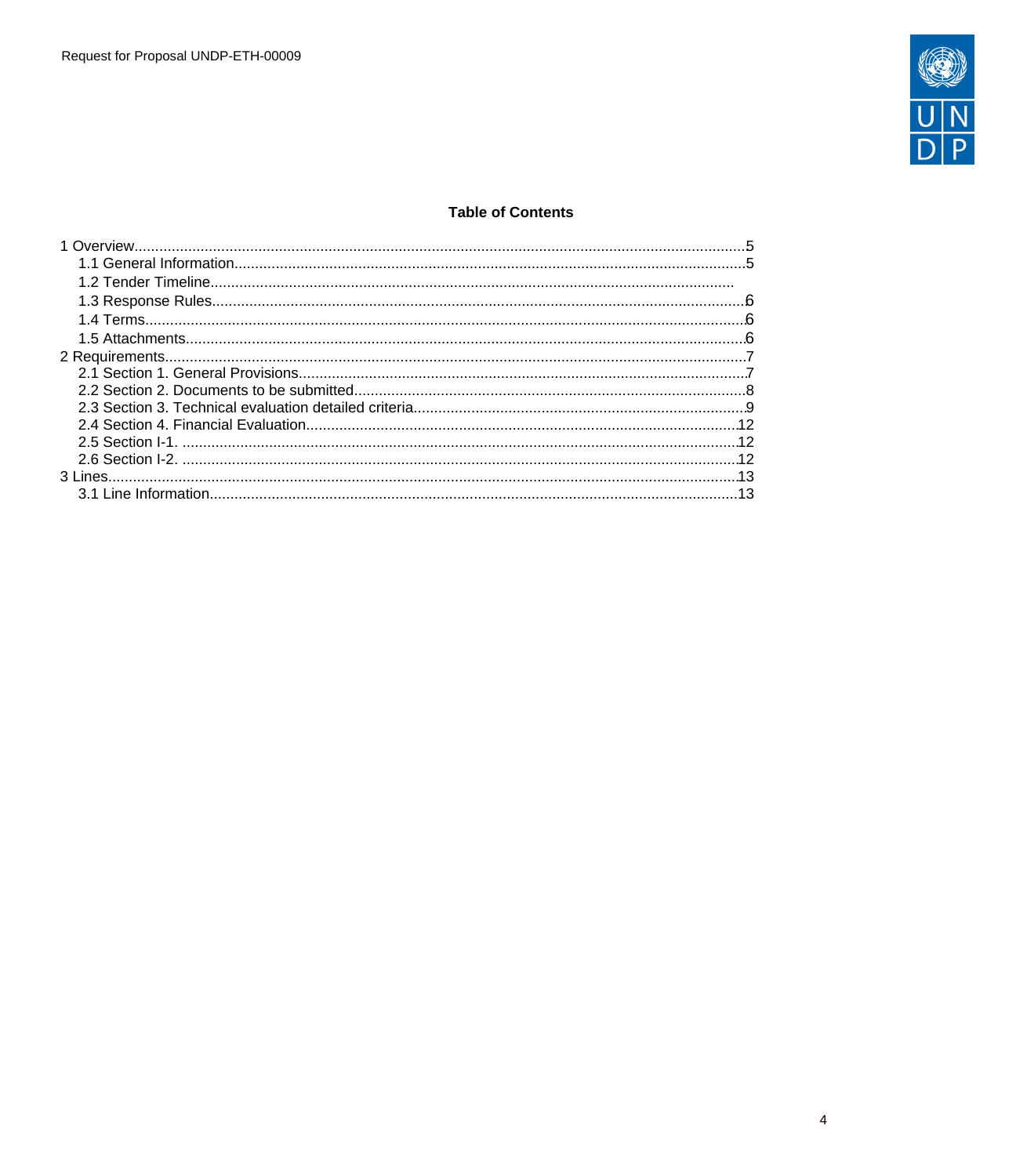

### <span id="page-4-0"></span>**1 Overview**

#### <span id="page-4-1"></span>**1.1 General Information**

| <b>Title</b>               | RFP for Recruitment of National Consultancy Firm to provide Training on GIS. |
|----------------------------|------------------------------------------------------------------------------|
| <b>Contact Point</b>       | <b>Procurement Staffs-MG</b>                                                 |
| <b>Outcome</b>             |                                                                              |
| <b>Two Stage</b>           | Yes                                                                          |
| <b>Evaluation</b>          |                                                                              |
| E-Mail                     | info.procurementet@undp.org                                                  |
| <b>Reference Number</b>    | 174961                                                                       |
| <b>Beneficiary Country</b> | Ethiopia                                                                     |
| <b>Introduction</b>        |                                                                              |
|                            |                                                                              |

The United Nations Development Programme (UNDP), Ethiopia Country Office hereby invites Interested National Consulting Firms to submit their proposals (Technical and Financial proposals) to this Request for Proposal (RFP) **for Firm Level Consultancy Service for Providing Training on GIS Data Collection, Management, and for Establishing of a Geodatabase for REDD+ Investment Program (RIP) Project Intervention Areas.** 

Therefore, Interested suppliers must submit their offer directly in the system as instructed in the solicitation document, following the instructions in the available user guide. if you have an account, log in in this link: <http://supplier.nextgenerp.partneragencies.org/> using your username and password. User the forgotten password/username feature if you do not remember them. If you do not have an account already, you can register one following this link: [https://estm.fa.em2.oraclecloud.com/fscmUI/faces/PrcPosRegisterSupplier?](https://estm.fa.em2.oraclecloud.com/fscmUI/faces/PrcPosRegisterSupplier?prcBuId=300000127715271) [prcBuId=300000127715271.](https://estm.fa.em2.oraclecloud.com/fscmUI/faces/PrcPosRegisterSupplier?prcBuId=300000127715271)

Search for the specific tender using search filters and subscribe to the tender in order to get notifications in case of amendments of the tender document. If you need support with the online system, you can contact the contact details of this tender as indicated in the solicitation document.

Sincerely your;

Procurement Unit; UDP Ethiopia Country Office

### **This is a two stage negotiation and all responses will be evaluated in two stages.**

# **1.2 Tender Timeline**

| <b>Preview Date</b> |                              |
|---------------------|------------------------------|
|                     | Open Date 09/06/22 13:02 PM  |
|                     | Close Date 12/07/22 12:22 PM |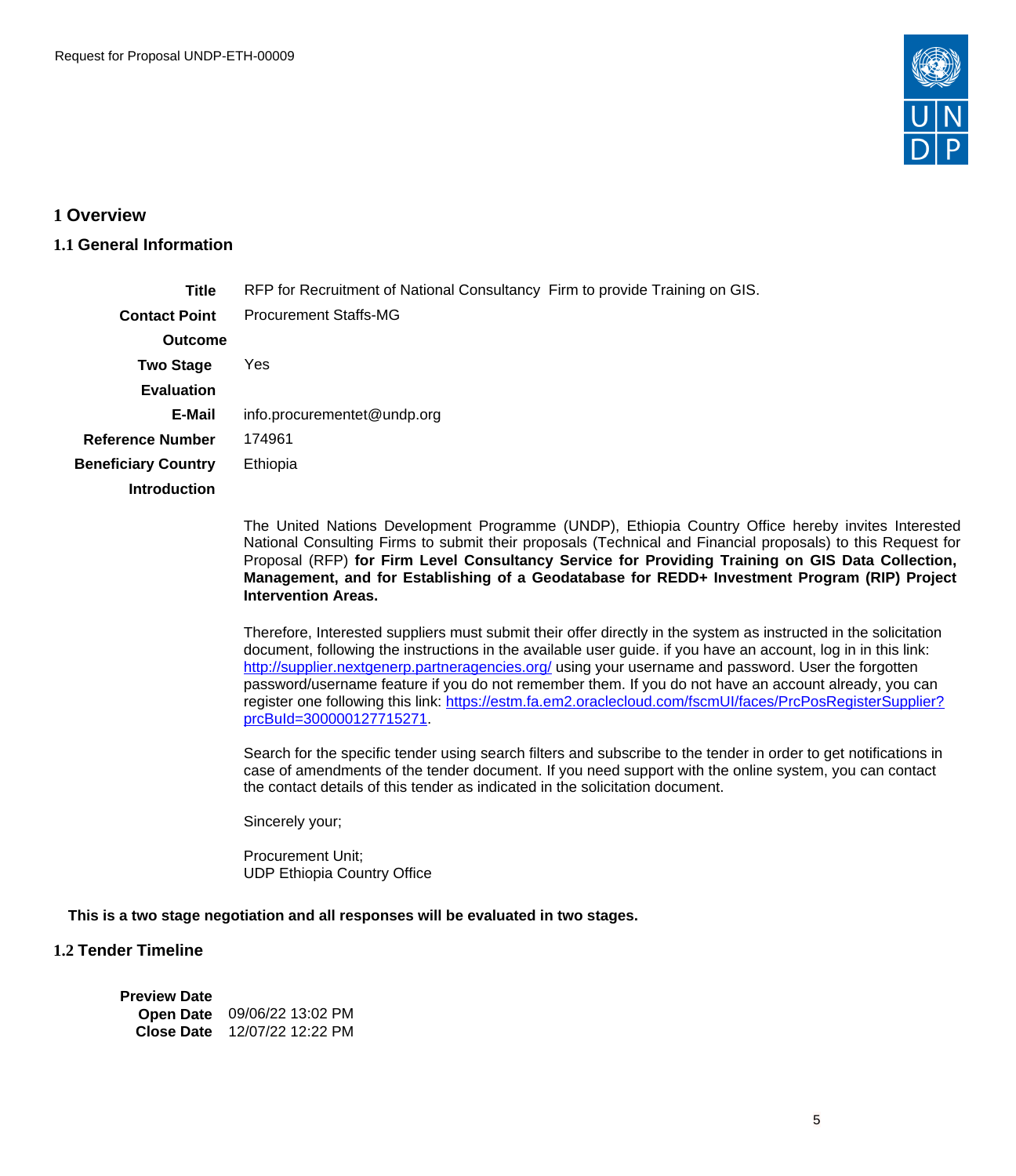

**Time Zone** Coordinated Universal Time

# <span id="page-5-0"></span>**1.3 Response Rules**

This negotiation is governed by all the rules displayed below.

| <b>Rule</b>                                              |
|----------------------------------------------------------|
| Suppliers are allowed to revise their submitted response |

# <span id="page-5-1"></span>**1.4 Terms**

**Negotiation Currency** ETB ()

## <span id="page-5-2"></span>**1.5 Attachments**

| <b>File Name or URL</b> | Type | <b>Description</b>                       |
|-------------------------|------|------------------------------------------|
| Terms of Reference      | File | RFP for Recruitment of National Firm to  |
|                         |      | provide trainings on GIS Data Collection |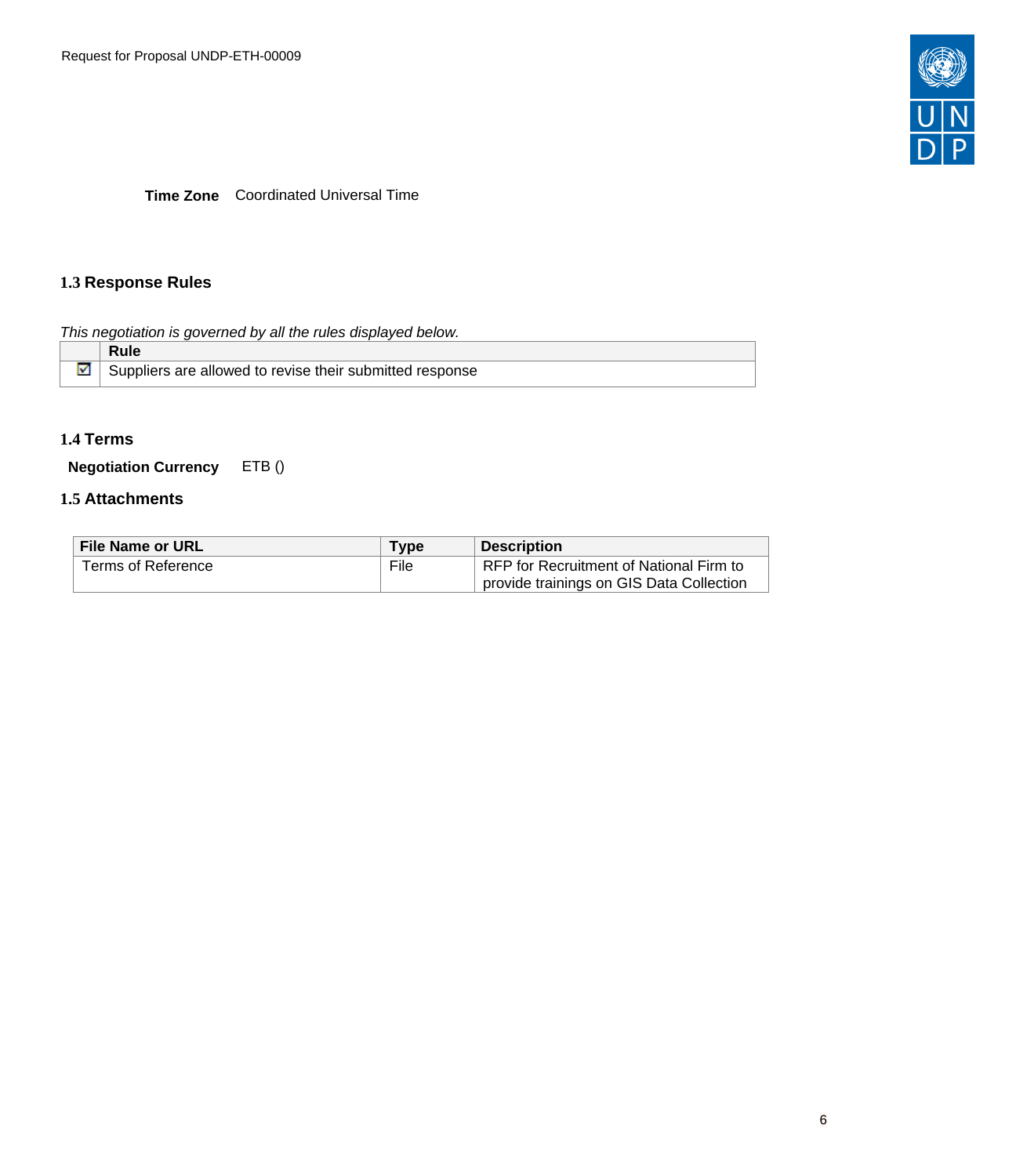

# <span id="page-6-0"></span>**2 Requirements**

\*Response is required

Please read the questions carefully and answer each of the questions by selecting an appropriate response. kindly also upload relevant documents where necessary.

# <span id="page-6-1"></span>**2.1 Section 1. General Provisions**

1. **General Instructions**

Please read carefully the Terms of Reference and other related Instructions describing main scope of the requirements and other provisions to this process, herewith attached.

#### \*2. **General Terms and Conditions**

Do you confirm acceptance of UNDP General Terms and conditions available at: http://www.undp. org/content/undp/en/home/procurement/business/how-we-buy.html and herewith attached?

General Terms and Conditions for contracts services.

Target: Confirm acceptance of GTCs

#### 3. **Criteria for Evaluation and Contract Award :**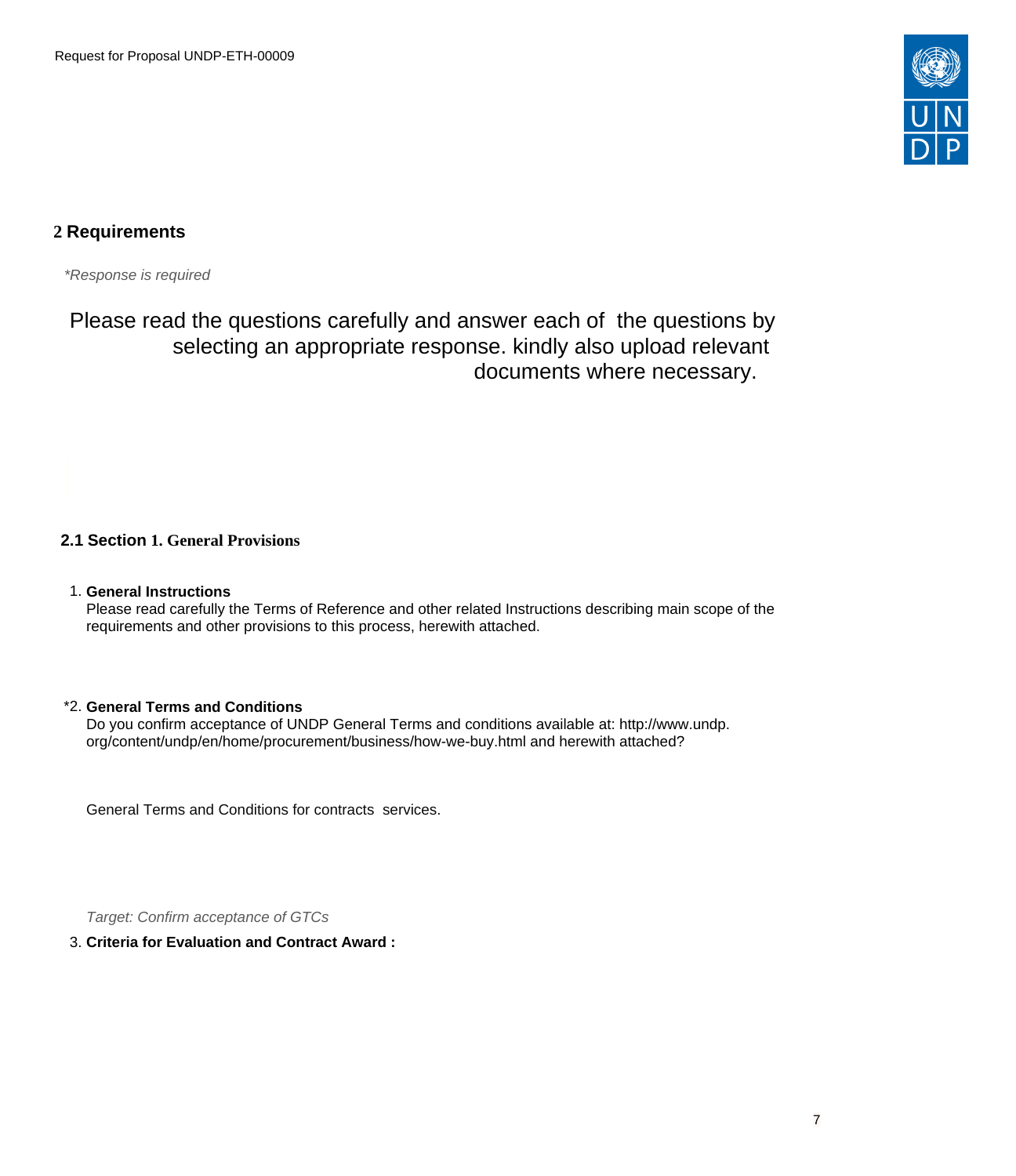

- Highest Combined Score (based on the 70% technical offer and 30% price weight distribution).
- Full acceptance of the UNDP Contract General Terms and Conditions (GTC). This is a mandatory criterion and cannot be deleted regardless of the nature of services required. Nonacceptance of the GTC may be grounds for the rejection of the Proposal.

#### **Technical Proposal (70%)**

- Expertise of the Firm.
- Methodology, Its Appropriateness to the Condition and Timeliness of the Implementation Plan,
- Management Structure and Qualification of Key Personnel.

### **Financial Proposal (30%)**

• To be computed as a ratio of the Proposal's offer to the lowest price among the proposals received by UNDP.

#### <span id="page-7-0"></span>**2.2 Section 2. Documents to be submitted**

#### \*1. **Company Profile**

Have you provided company profile? It should not exceed fifteen (15) pages, including printed brochures and product catalogues relevant to the goods/services being procured.

Target: Company profile provided

#### \*2. **Legal Documents**

Have you provided legal documents including company registration certificate, legal representation, etc.?

#### \*3. **Financial Statements**

Have you provided latest audited financial statements ( 2020-2021) - income statement and balance sheet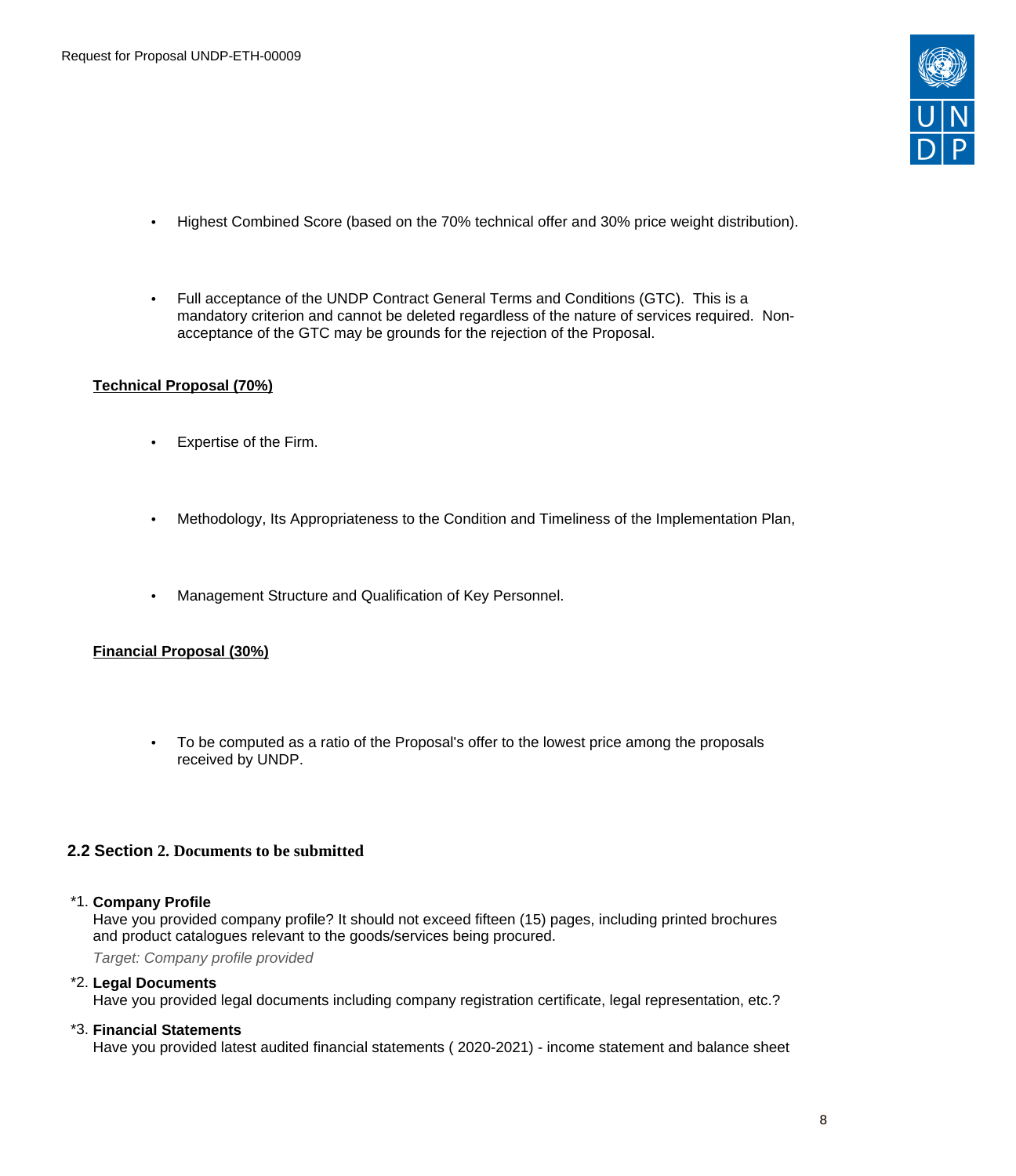

to indicate financial stability, liquidity, credit standing, and market reputation?

### <span id="page-8-0"></span>**2.3 Section 3. Technical evaluation detailed criteria**

### \*1. **Section 1 - Expertise of the Firm :**

Г

| <b>Expertise of the Firm</b> |                                                                                                                                                                      |
|------------------------------|----------------------------------------------------------------------------------------------------------------------------------------------------------------------|
|                              |                                                                                                                                                                      |
| $1.1$                        | Reputation of Organization and Staff / Credibility / Reliability / Industry Standing                                                                                 |
| $1.2$                        | General Organizational Capability which is likely to affect implementation                                                                                           |
|                              | - Financial Stability                                                                                                                                                |
|                              | - Loose consortium, Holding company or One firm                                                                                                                      |
|                              | - Age/size of the firm                                                                                                                                               |
|                              | - Strength of the Project Management Support                                                                                                                         |
|                              | - Project Financing Capacity                                                                                                                                         |
|                              | - Project Management Control                                                                                                                                         |
| $1.3$                        | Extent to which any work would be subcontracted (subcontracting carries additio<br>affect project implementation, but properly done it offers a chance to access spe |
| $1.4$                        | Quality assurance procedure, warranty                                                                                                                                |
| 1.5                          | Relevance of:                                                                                                                                                        |
|                              | - Specialized Knowledge                                                                                                                                              |
|                              | - Experience on Similar Programme / Projects                                                                                                                         |
|                              | - Experience on Projects in the Region                                                                                                                               |
|                              | - Work for UNDP/ major multilateral/ or bilateral programmes                                                                                                         |
|                              | SUB TOTAL                                                                                                                                                            |

\*2. **Section 2 - Proposed Methodology, Approach and Implementation Plan :**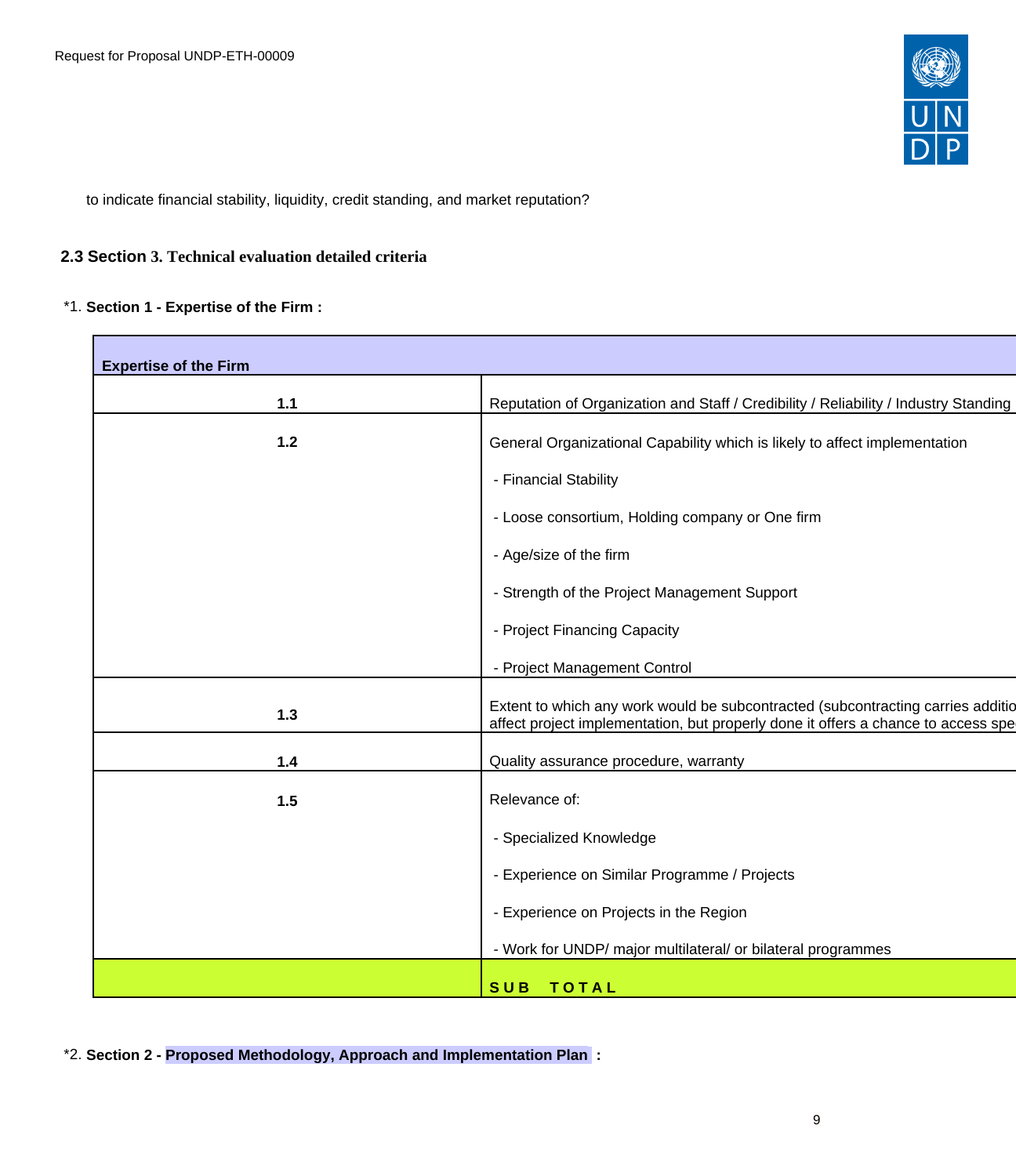$\mathbf{I}$ 



| Proposed Methodology, Approach and Implementation Plan                                                                                                  |  |
|---------------------------------------------------------------------------------------------------------------------------------------------------------|--|
| To what degree does the Proposer understand the task?                                                                                                   |  |
| Have the important aspects of the task been addressed in sufficient detail?                                                                             |  |
| Are the different components of the project adequately weighted relative to one another?                                                                |  |
| Is the proposal based on a survey of the project environment and was this data input properly used in<br>the preparation of the proposal?               |  |
| Is the conceptual framework adopted appropriate for the task?                                                                                           |  |
| Is the scope of task well defined and does it correspond to the TOR?                                                                                    |  |
| Is the presentation clear and is the sequence of activities and the planning logical, realistic and<br>promise efficient implementation to the project? |  |
| TOTAL<br><b>SUB</b>                                                                                                                                     |  |

\*3.

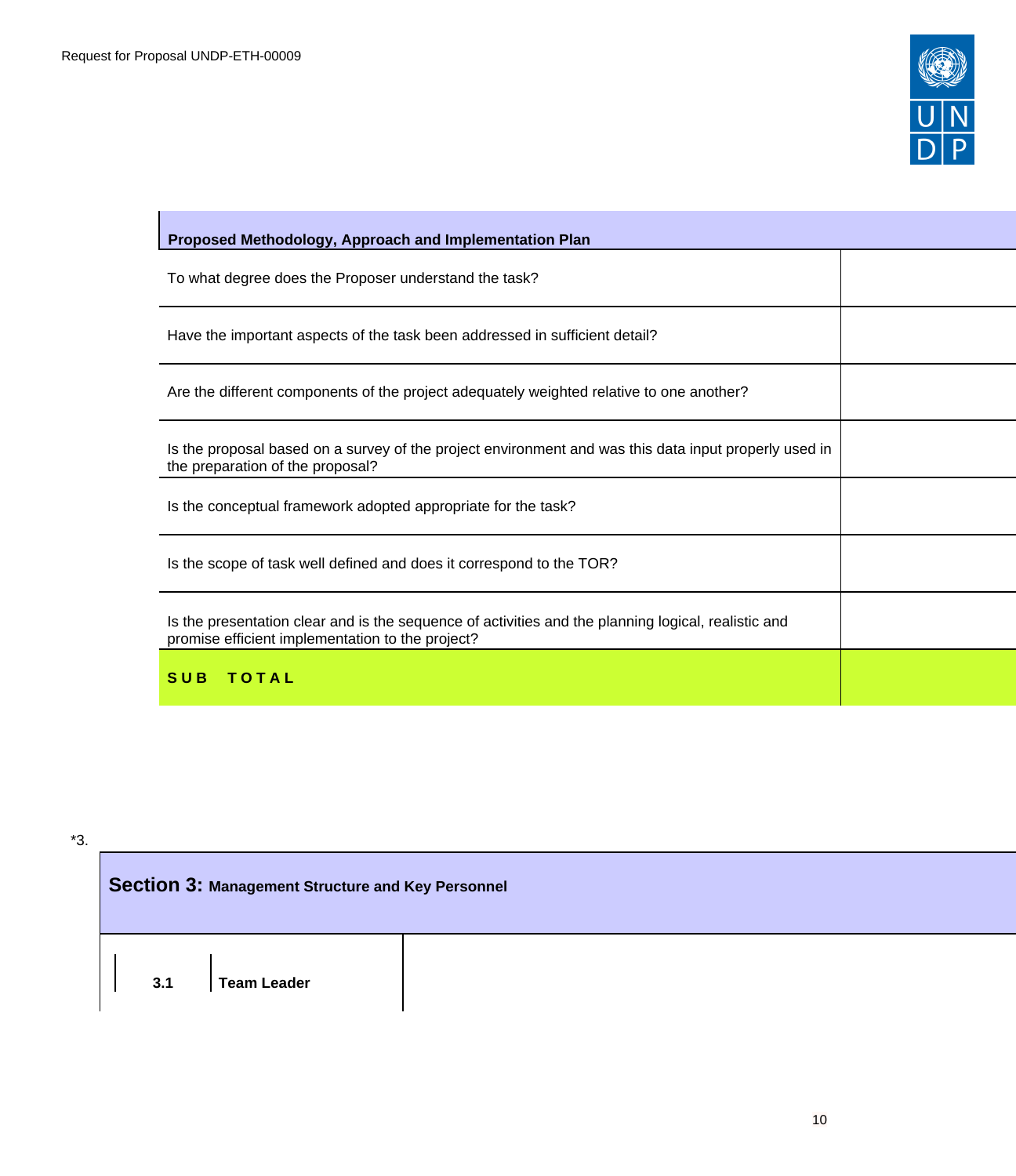

|     | <b>General Qualification</b>                            |            |
|-----|---------------------------------------------------------|------------|
|     | Suitability for the Project                             |            |
|     | - Consultancy experience                                |            |
|     | - Training experience                                   |            |
|     | - Professional experience in the area of specialization |            |
|     | - Knowledge of region                                   |            |
|     | - Language qualification                                |            |
|     | <b>TOTAL</b><br><b>SUB</b>                              | 14         |
| 3.2 | <b>GIS Expert(s)</b>                                    |            |
|     |                                                         |            |
|     | <b>General Qualification</b>                            |            |
|     | Suitability for the project                             |            |
|     | - Consultancy experience                                |            |
|     | - Training experience                                   |            |
|     | - Professional experience in the area of specialization |            |
|     | - Knowledge of the region                               |            |
|     | - Language qualification                                |            |
|     | SUB TOTAL                                               | <u> 12</u> |
| 3.3 | <b>Project Staff/ Associate Consultants</b>             |            |
|     |                                                         |            |
|     | <b>General Qualification</b>                            |            |
|     | Suitability for the project                             |            |
|     |                                                         |            |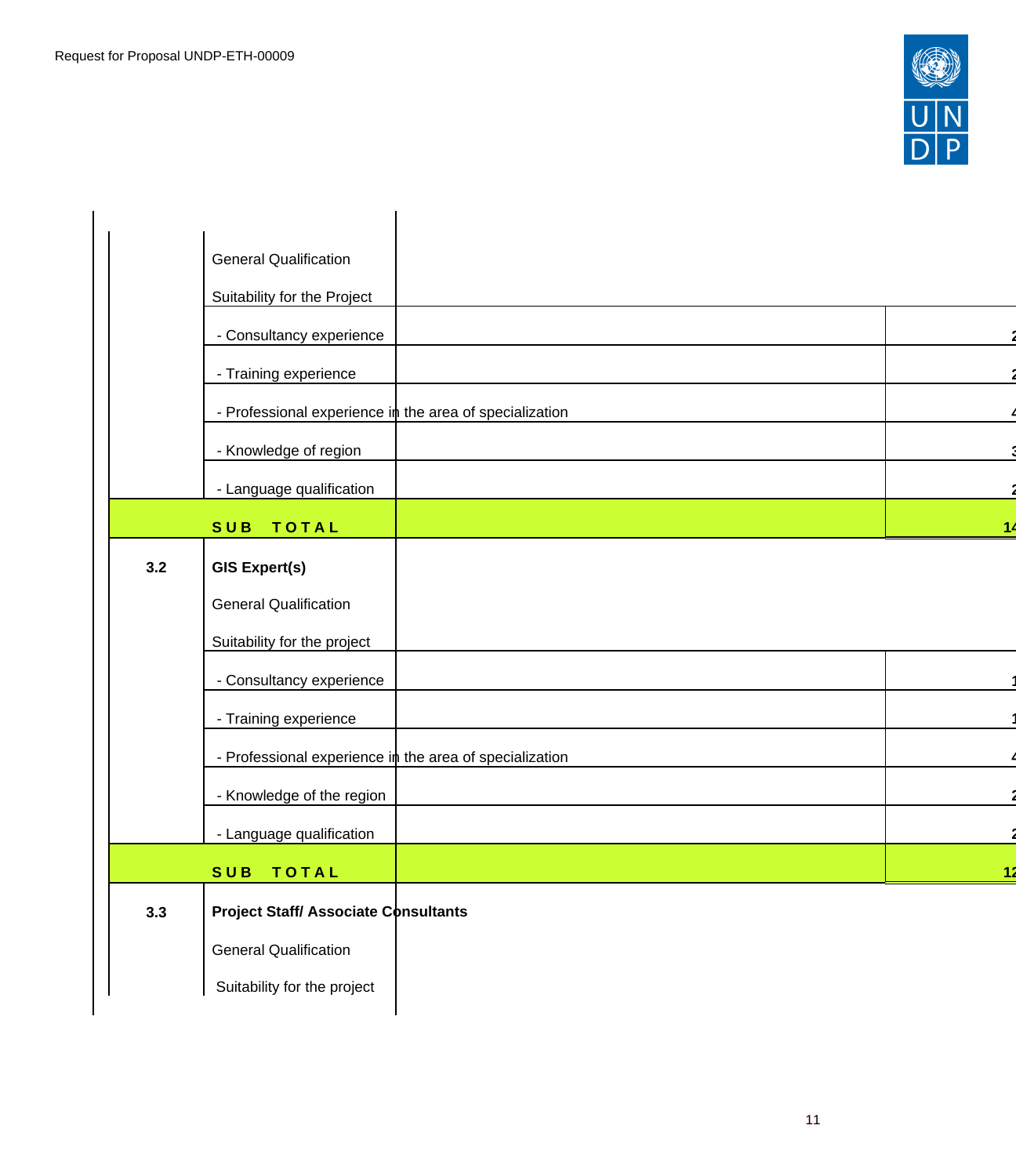

| - Consultancy Experience                                |
|---------------------------------------------------------|
| - Training experience                                   |
| - Professional experience in the area of specialization |
|                                                         |
| - Knowledge of the region                               |
| - Language qualification                                |
| SUB TOTAL                                               |

### <span id="page-11-0"></span>**2.4 Section 4. Financial Evaluation**

\*1. Financial Proposal

Please provide the cost breakdown of your financial proposal as per the template and instructions provided. Indicate the total amount here and make sure it matches with the total amount indicated line items.

## <span id="page-11-1"></span>**2.5 Section I-1.**

I-1. Total Amount from the Supplier's Response.

### <span id="page-11-2"></span>**2.6 Section I-2.**

I-1. This is an internal criteria. Each evaluator need to put the maximum score based on the scores given in the detailed criteria up to the maximum score allowed, e.g 1000 points.